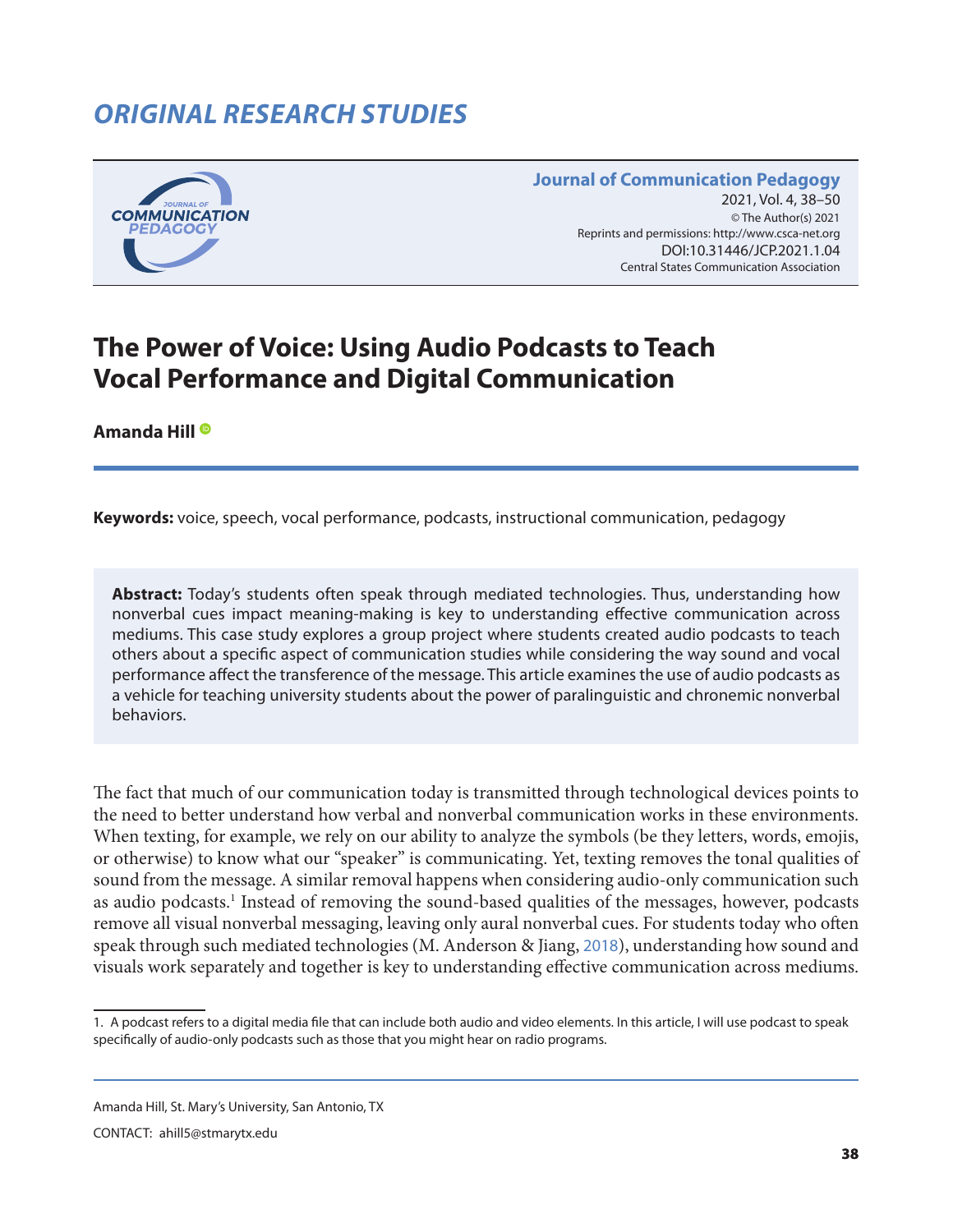This paper explores how audio podcasts may be used to teach a specific aspect of communication studies while considering the way sound and vocal performance affect the transference of the message.

# **Why Podcasting?**

Podcasting has gained traction in recent years as technologies become increasing mobile and capable of supporting audio recording and editing practices. Podcasts became a popular teaching practice in higher education in the early 2000s (e.g., Bolden, [2013](#page-10-0); Bolden & Nahachewsky, [2015](#page-10-0); Powell & Robson, [2014](#page-11-0); Struck et al., [2013](#page-12-0)). Lee and colleagues ([2008](#page-11-0)) contend that podcasting "is a powerful way of stimulating both individual and collective learning, as well as supposing social processes of perspectivetaking and negotiation of meaning that underpin knowledge creation" (p. 501). The project studied in this article extends these studies by composing content-driven messages prioritizing the spoken word over a written analysis.

In many ways, podcasts serve as a new composition medium for students. Podcast composition, while related to written and spoken composition practices, is markedly different in important ways. As a classroom learning initiative, media aesthetics and media literacy have become major components of our everyday communication practices, in both overt and unconscious ways (Erstad, [2010](#page-10-0)).

# **Voice as a Sonic, Nonverbal Cue**

Project goals included collaborating to produce a product about communication studies, as well as to contend with the sound and use of voice. By creating unscripted podcasts, students could focus more specifically on vocal performance and audio recording. As Weidman ([2015](#page-12-0)) writes, "Technologies of sound reproduction, broadcasting, transmission, and amplification draw attention to powers and possibilities of voices separated from their 'original' bodies or voices produced at least partly through nonhuman sources such as microphones . . . " (p. 232). This attention can be felt at both the hands (and, perhaps, ears) of the listener.

Sound plays a crucial role in how we analyze a speaker's communication. Spoken communication has at its core two layers of transference: the linguistic layer and the paralinguistic layer. The linguistic layer considers the message sent by the words spoken and the meaning of those words. The paralinguistic layer considers the way in which those words were spoken. The paralinguistic layer thus includes a wide range of acoustic vocal cues that convey the meaning of the message as well as indicates the speakers' relationship to the content of the message. Paralinguistic factors include emphasis on certain words, pitch, intonation and musicality, tone and timbre, and vocal fillers such as "um" or "like." Compounding the paralinguistic layer are chronemic communication behaviors, which focus on components of time in speech, such as the rate at which someone speaks, where someone chooses to pause or be silent and for how long (or the opposite—where someone omits pauses), and how people take turns in conversations. These nonverbal factors help the listener assess the likeability, authenticity, genuineness, relatability, and authority of the message being conveyed and are all paralinguistic vocal cues a listener can use to detect meaning from and assess the intent of the spoken message.

That said, these traits are, in effect, a performance of identity. Following Goffman, Papacharissi ([2009](#page-11-0)) argues that "Given the level of control over verbal and non-verbal cues in a variety of online contexts, individuals may put together controlled performances that 'give off' exactly the 'face' that they intend"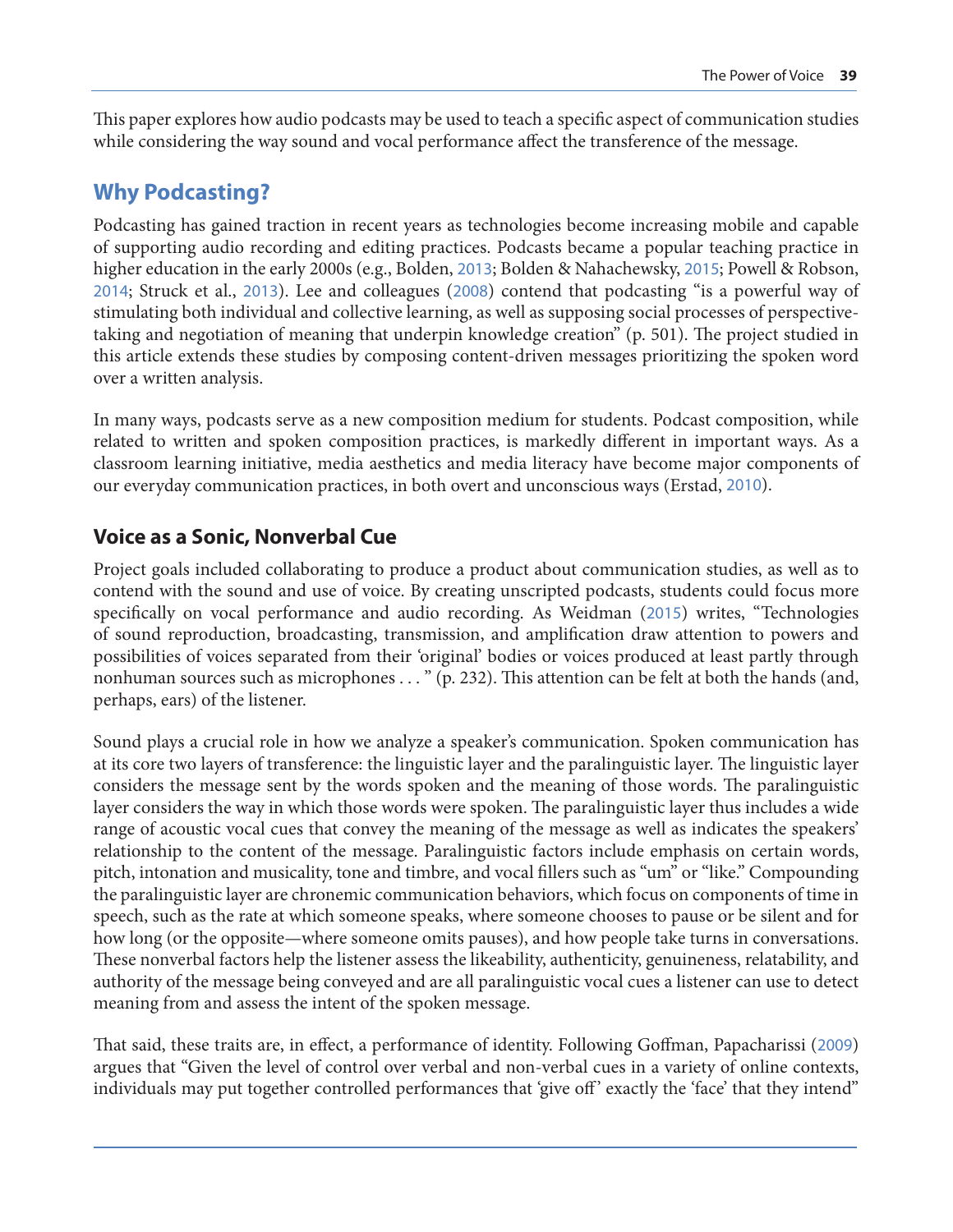(p. 210). He further suggests that these performances are situational and "comprised of intentional and unintentional impressions given off or 'expressions given off" (p. 210).

As performances of identity, paralinguistic and chronemic behaviors of speech can be affected by factors such as age, gender, cultural background, and personality (Crystal, [1971](#page-10-0); Zhang et al., [2017](#page-12-0)). Studies have shown an ability to recognize likeability (Burkhardt et al., [2011](#page-10-0); Gallardo et al., [2017](#page-11-0); Weiss & Schoenenberg, [2014](#page-12-0)), extroverted-ness (Mairesse et al., [2007](#page-11-0)), pleasantness (Pinto-Coelho et al., [2013](#page-11-0)); warmth and attractiveness (Gallardo & Sanchez-Iborra, [2019](#page-11-0)), and flirtatiousness, awkwardness, and friendliness (Jurafsky et al., [2009](#page-11-0)) through paralinguistic and chronemic behaviors and have shown that recognizable traits, such as likeability, are influenced by gender (see: Gravano et al., [2011](#page-11-0); Weiss & Burkhardt, [2010](#page-12-0)). Additionally, many of these factors are influenced by the circumstances surrounding the speaker at the exact moment of speech. While these traits are critical for all public speaking, they are particularly relevant in mediated spaces such as podcasts. As Schandorf ([2012](#page-12-0)) writes, "In faceto-face, physically immediate contexts, language relies on nonverbal 'paralinguistic' cues whose necessary functions are not entirely lost in mediated interaction, but are reconfigured as the media of their communication change" (p. 321). In the case of group podcasts, this change remediates dialogic aspects of communication. With a group recording assignment, speakers must further contend with the interaction of such factors among themselves. While this paper focuses on the nonverbal communication factors that are apparent in listening to recorded podcasts, it is worth imagining that there are physical nonverbal behaviors taking place behind the scenes of the records. Yet, even with this limited scope of nonverbal behaviors, having students create podcasts becomes a way for students to tune into their own nonverbal practices, especially those in dialogic spaces like in conversational podcasts. Understanding the conversational component of group recordings highlights the ways these nonverbal behaviors change when we encode and decode meaningful messages.

#### **Focusing on Voice: The Importance of Nonverbal Communication**

Understanding the importance of nonverbal communication may lead to future success in many life situations. Significant research has been conducted on first impressions interviewees create with potential employers based on their nonverbal visual and vocal cues (see: Anderson & Schakleton, [1990](#page-10-0); DeGroot & Motowidlo, [1999](#page-11-0); Forbes & Jackson, [1980](#page-11-0); Miller et al., [2018](#page-11-0); Russel et al., [2008](#page-11-0)). As DeGroot and Motowidlo ([1999](#page-11-0)) write,

Nonverbal vocal cues such as pitch (e.g., Edwards, [1982](#page-10-0)), speech rate (e.g., Brown, [1980](#page-10-0)), and pauses (e.g., Scherer, [1978](#page-12-0)) that have been linked to the favorability of impressions formed by listeners might also affect interviewers' judgments but have not yet been studied as much as visual cues in the context of employment interviews. (p. 986)

Miller et al. ([2018](#page-11-0)) suggest that unintentional nonverbal vocal cues may manifest as a result of interview anxiety, with interviewees showing "speech disturbances" such as stuttering and verbal fillers (p. 26). I focus here on the importance of interviews as they are directly linked to the career trajectory of our university students and we aim to make them competitive in their chosen career paths. Research has shown that being competitive in the career field includes being able to communicate effectively and efficiently. As Miller et al. explain, "If anxious interviewees are emitting less effective cues, then it is important to identify those cues that are negatively affecting interviewers' perceptions" (p. 26). To which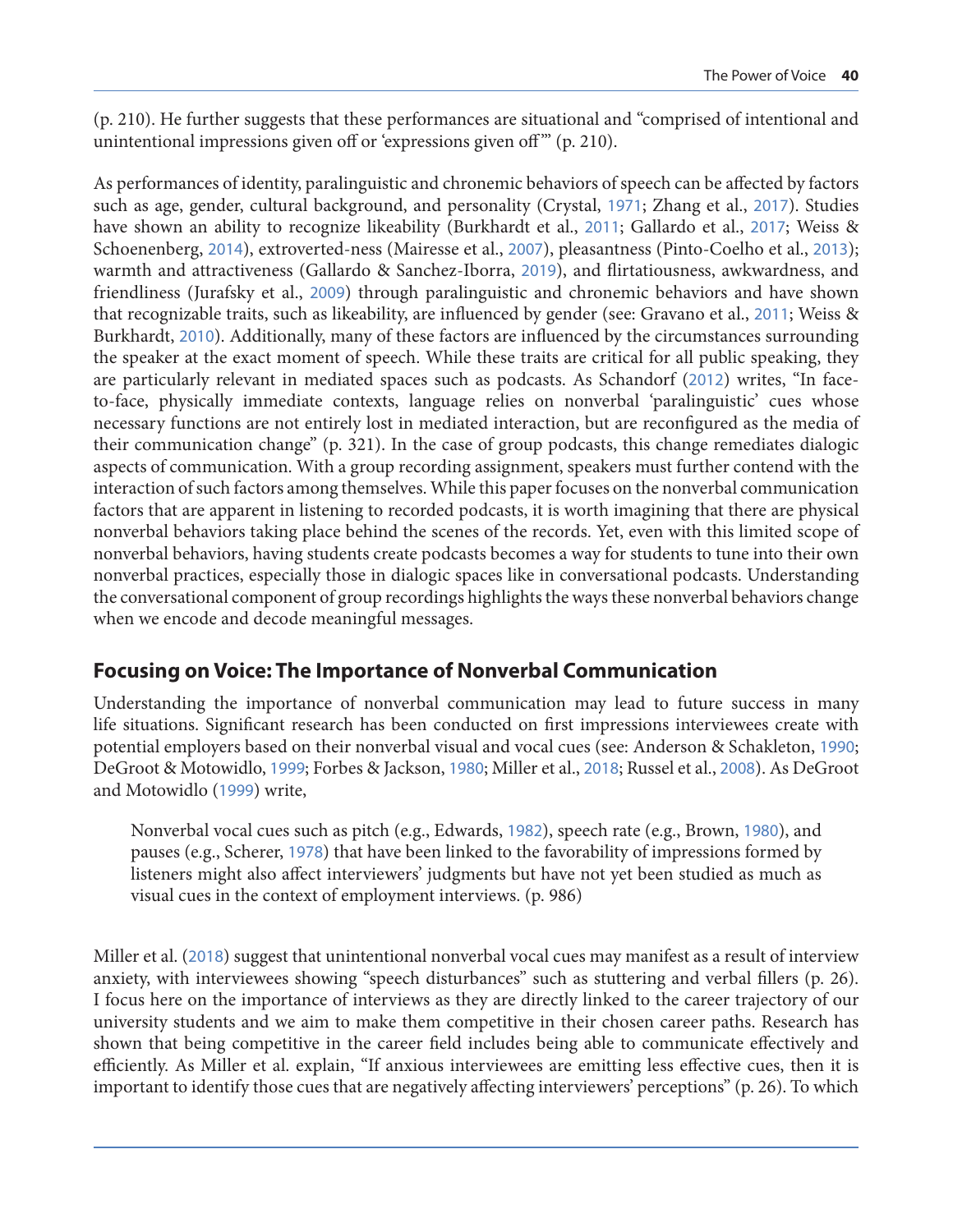I would second their ultimate call to action, that it then becomes necessary to educate interviewees in behaviors such as vocal quality and tonality, the use of filler words, mumbling, and effective structuring of thoughts. Podcasting allows for this thorough reflection on voice and the way it is used. At the same time, it is important to recognize that interactions, such as those described above, are formed in hegemonic social contexts, which privilege White people speaking Standard American English. Discrimination and "sounding 'different'" (Cocchiara et al., [2016](#page-10-0)) have been shown to affect hiring and workplace practices (see also: Fryer & Levitt, [2004](#page-11-0); Luo, [2009](#page-11-0)) and using Black English has been shown to be identified as "less credible" (Billings, [2005](#page-10-0)).

Sounding "different" additionally affects the practices of radio and podcasting. While radio and podcasts remain relevant in popular culture and have diversified to meet some needs of current audiences, radio holds tight to hosts who can speak in what is described as a standard American accent ("Talk American," [2018](#page-12-0)). In the episode "Talk American" ([2018](#page-12-0)), NPR's *Code Switch* host, Shereen Marisol Meraji, explains,

. . . when we're thinking about someone's accent, let's be honest—we're making judgment calls. We're listening to the way they speak to tell us whether they have power, whether they're trustworthy, whether they're smart, kind, annoying, innocent or guilty. We use people's accents to discern if someone is like us or if they're not like us.

Knowing this, what does it mean to teach paralanguage and vocalics to diverse undergraduate students at a Hispanic Serving Institution? How can I help students learn to speak in ways that effectively express their messages without advancing a culture dominated by standard American accents and Whiteness? Balancing an educational directive that embraces teaching and understanding nonverbal communication for the purposes of confidence and success in situations such as job interviews with an understanding of society's stereotypes of a person's vocalics is an important and difficult consideration. Although this sort of deep reflection is outside of the purview of this article, it is a component of the project that I have greatly contemplated and one that continues to require thoughtfulness.

As Weidman ([2015](#page-12-0)) writes, "Sonic and material experiences of voice are never independent of the cultural meanings attributed to sound, to the body, and particularly to the voice itself" (p. 232). Weidman ([2015](#page-12-0)) contends that voice is intrinsically linked to the person who is speaking and that as such sound becomes a secondary consideration: "Almost before we can speak of the sound itself, we attribute the voice to someone or something" (p. 235). If we consider Weidman's insight in proximity to the research on nonverbal cues and interview success, we begin to see that voice becomes an intrinsic extension of the body, and one that can have profound effects on the outcome of the person as a whole. Weidman ([2015](#page-12-0)) further explains that "Voices are not only sonic phenomena; they are material, in the sense that they are produced through bodily actions" (p. 235). In this way, voice as an extension of bodily identity performance. The same cultural contexts and factors that influence how we perform identity through our bodies affects the ways we use our vocal instruments. Weidman ([2015](#page-12-0)) explains that these vocal practices include both the mechanically learned skills to produce sound as well as the way in which we learn and adopt the performative qualities of voice, including traits like timbre, volume, speed, and power. Thus, the production of sound through voice become "creative expressions of social and cultural identity" (p. 235). For a diverse HSI like St. Mary's University, where some students speak Spanish as their first language, the performance of identity through vocal sounds, language, and word choice is apparent in ways that might be overlooked by White students speaking Standard American English. These performed qualities may speak to social and cultural identities that are performed both consciously and unconsciously at any given time. Yet, despite the effects nonverbal vocal cues can have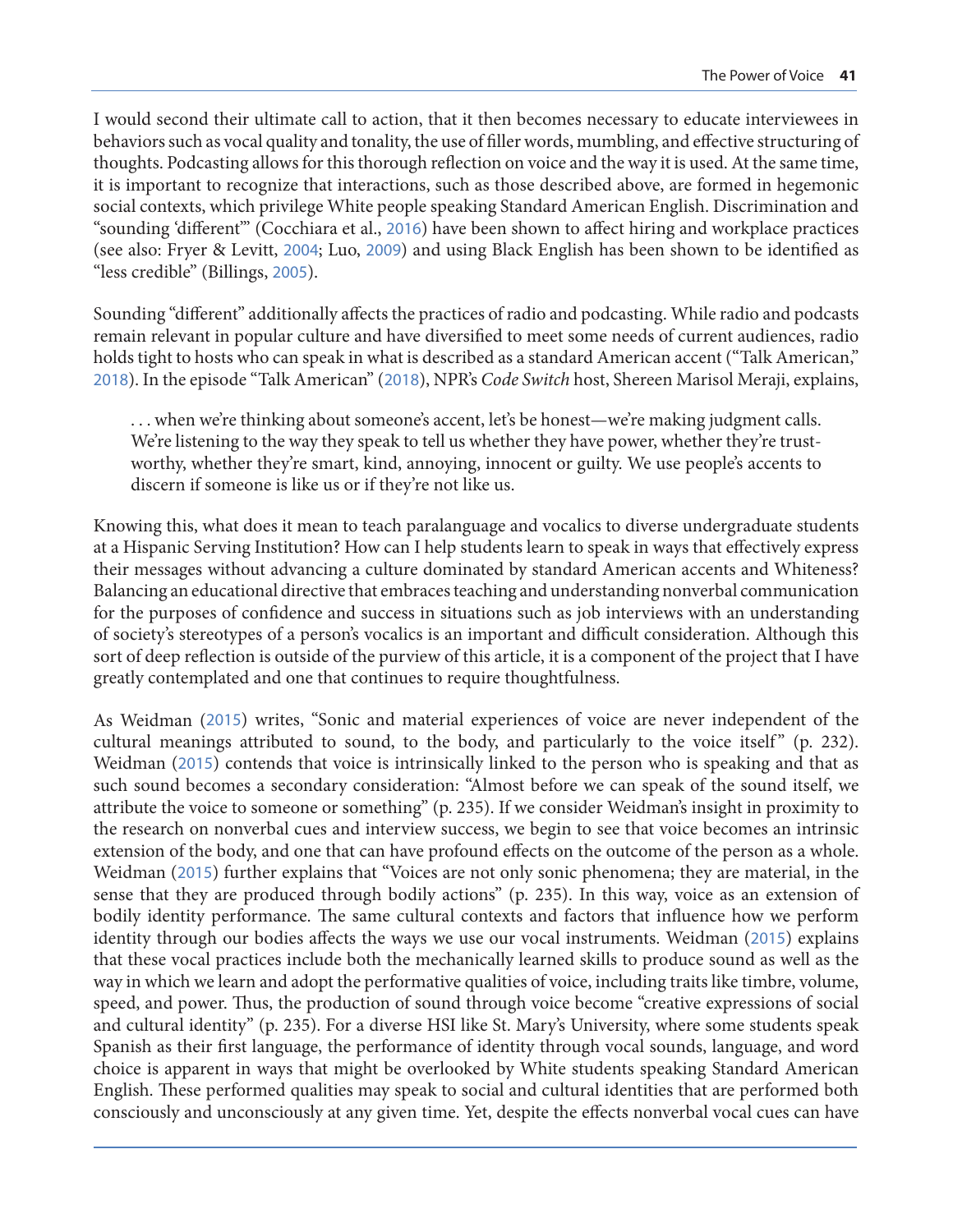on students' success, I find that many have never considered the sonic practices of their own voices and the impressions these experiences make.

# **Podcasts as a Teaching Tool: A Case Study**

#### **Background and Goals**

Podcasts were completed by students in three sections of a college-required, undergraduate course titled "Fundamentals of Oral Communication." This course is currently required of all students enrolled in the College of Arts, Humanities, and Social Sciences. There are a total of 47 students, ranging from freshmen to seniors. Additionally, the school is a Hispanic Serving Institution (HSI) where approximately 70% of the student body identifies as Hispanic. The course covers intrapersonal communication, interpersonal communication, and group communication, and students engaging in practices of public speaking, group discussion, and problem-solving over the course of the semester. Because "Fundamentals of Oral Communication" is mandatory, I intentionally sought ways to engage students in meaningful and innovative learning. Podcasting became an effective tool to help students consider how the qualities of sound affect the overall effectiveness of a message's communication. The goal of the assignment was to address the following research questions:

- 1. How would students engage with concepts of and their own practices with nonverbal communication in a platform that allows them to record and revisit their communication? What would students gain from such a reflection?
- 2. How would students engage in collaborative composition using audio as the medium? What nonverbal practices would students consider in the composition process?

# **Methodology**

This project was informed by practices of critical pedagogy and what Freire ([1970](#page-11-0), [2005](#page-11-0)) describes as the "banking concept of education" (p. 72). The banking concept suggests that the student is an empty vessel to be filled with an educator's knowledge. Freire ([1970](#page-11-0), [2005](#page-11-0)) argues that this system "serves the interests of oppression" (p. 77) and writes that it is, "Based on a mechanistic, static, naturalistic, spatialized view of consciousness, it transforms students into receiving objects. It attempts to control thinking and action, leads women and men to adjust to the world and inhibits their creative power" (p. 77). Thus, students are pawns in a system of oppression. In response, Freire ([1970](#page-11-0), [2005](#page-11-0)) proposes "'problem-posing' education," which uses reflexivity to engage students to consider larger questions of societal structures (p. 79). The podcast assignment acts as a meta-communication assignment, where students reflect on their communication practices while simultaneously speaking about a practice of communication that interests them. Hence, students share their own experiences and knowledge on topics of their choice to become "critical co-investigators in dialogue with the teacher" (Freire, [1970](#page-11-0), [2005](#page-11-0), pp. 80–81).

Groups of three to four students each created an educational podcast targeted toward peers about a specific aspect of communication studies. In doing so, students work with digital audio recording and editing technologies as a means to discover how composition works in a digital medium. This project afforded them an opportunity to work collaboratively on a single assignment as they discussed research, as well as how to organize the material. As students executed best practices of group communication, they also identified the various roles they played in their groups. In all but one case, students choose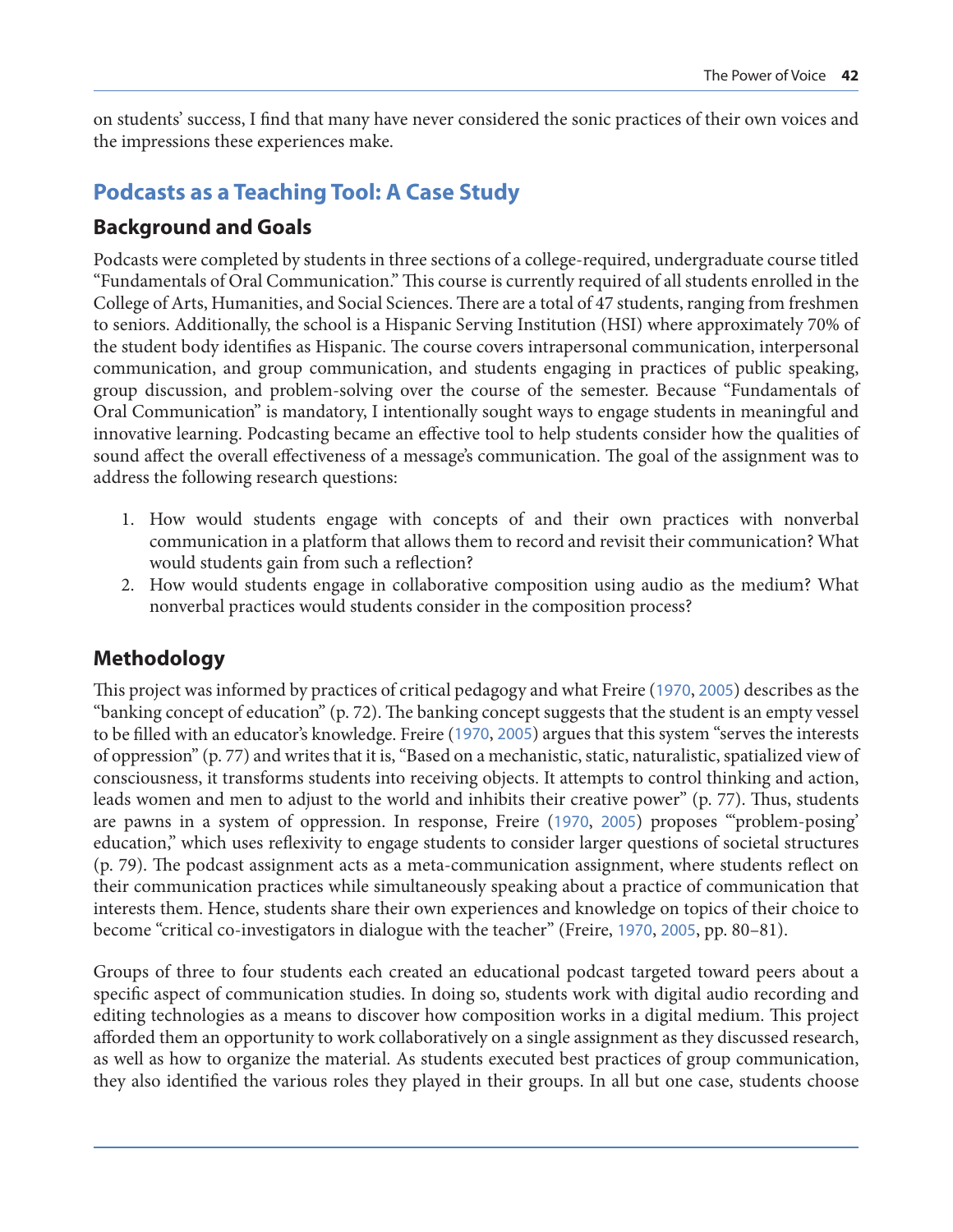their own groups. The podcasts were expected to range between 10–12 minutes, giving each student at least 3 minutes of total speaking time throughout the length of the podcast. Students could choose between three types of podcasts: a fictional narrative, a conversational style podcast, or a radio essay.

The groups who created fictional radio dramas all chose to place their narratives inside fictional radio shows. One group's radio show let listeners call in and receive relationship advice; another addressed the topic of communication in cyber bullying; and a final group addressed intrapersonal communication in the building of one's self-concept.

While these groups' podcasts were entertaining and had some good analysis of effective and problematic communication in each of these situations, the students in these groups scripted their podcasts before recording, an action I had banned in the assignment instructions. Reading the scripted material impacted their vocal qualities such as pitch, tone, and intonation to meet their ideas of the characters/roles they were portraying. Additionally, the podcasts reflected less use of vocal fillers as a result of the scripting. As this paper seeks to explore the unintentional nonverbal vocal cues students used in the creation of their podcasts, this discussion will focus solely on the 10 conversational podcasts, which were not scripted before being recorded.

I initially provided students with a list of potential topics in which they could engage. While obviously not comprehensive to the many niche fields of communication studies, I aimed to provide a wide-ranging list of ideas to motivate and directly speak to the students' interests and imaginations. The list included:

- $\blacktriangleright$  The gendering of voices
- $\blacktriangleright$  How Gen Z communicates
- $\blacktriangleright$  Relationship advice
- ▶ Cultural communication practices
- ▶ Aggressiveness/bitchiness dichotomy
- Generational communication preferences
- $\blacktriangleright$  Advice for speaking up in class
- ▶ Advice for effective group communication
- ▶ Passive aggressive communication and other options
- $\blacktriangleright$  Advice for public speaking
- ▶ Advice for dealing with roommate conflicts
- $\blacktriangleright$  Direct communication
- Advice for dealing with disagreements
- ▶ Advice for intrapersonal communication
- ▶ How to talk to someone who's depressed
- ▶ How to get people to listen to you
- ▶ How to communicate for activism/making change
- $\blacktriangleright$  How to talk to strangers
- ▶ The differences between digital communication methods

Ultimately, the 10 podcasts that employed a conversational approach to engaging with the content ranged in quality and content material. Topics addressed within these groups included the history and use of slang, the communication of fake news, sports communication (specifically communication between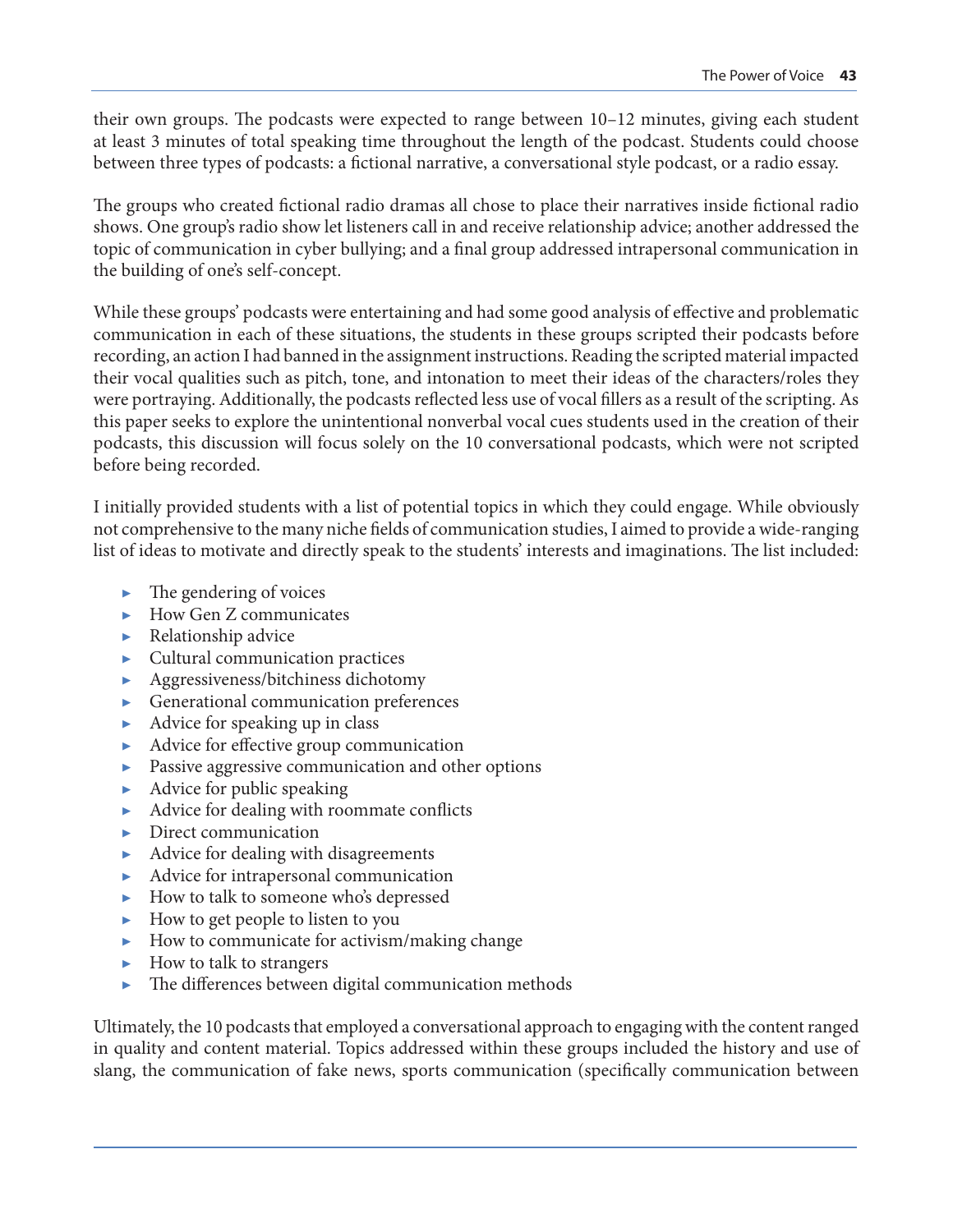players and coaches), the intersection of gender and communication, the history of communication technologies, and effective communication in times of disagreement.

#### **Organizing and Recording the Podcasts**

Students created projects collaboratively to create an annotated bibliography of potential research. In addition, student groups created a short one-page podcast pitch detailing what the podcast was going to be about, what question(s) it would examine, how it would relate to communication studies, and why this topic was important, both in general and to the field of communication studies. These two documents were due before production on the podcast began and required approval from myself before they could continue. This allowed me to properly gauge the scholarship and authority of their references as well as the importance and potential impact of their podcast's content.

Once the annotated bibliography and the pitch were approved, students began organizing their thoughts to begin recording their podcasts. The majority of students recorded their podcasts on their phones, although some groups accessed the Sound Recording Studios available through our Academic Media Center (AMC). This studio space proved useful to some students. As one student wrote in their final reflection,

the studio room worked out very well for us in producing the podcast because we didn't have to worry about any external noise, we had access to a mic, and the computer in the room had GarageBand already set up so all we had to do was plug in the mic and hit record.

Smartphones additionally proved well equipped to handle the needs of this assignment and many students even used their smartphones to edit the recordings directly after creating the sound file. I introduced the students to the software Garageband, which is available on Apple devices. I chose this program because it is free, easy to use, and because many of the students had either an iPhone or a Mac computer.

However, other students didn't have easy access to this software, so I additionally recommended programs like the shareware Audacity and the apps Wavepad Audio Editor and Lexi's Audio Editor, which are available on Android devices. I met individually with students using one of these additional programs to help them learn to understand and utilize the software. Realistically, the role of audio editing will fall to only one student, so having that student identified early was useful to know which students would need support in this area and to ensure that every group had access to some kind of audio editing technology.

After students edited the podcast down to the required 10–12 minutes, students were then asked to create transcripts of the audio. The transcripts easily allowed me to ensure the podcast content was coherent and cohesive as well as to ensure that the students had appropriately accounted for their sources and created appropriate citations. The transcript, recorded podcast, annotated bibliography, and podcast pitch became a package that helped me assess the work of the students individually and as a group.

This assessment was based in research about what characteristics combine to create effective aural performances. Warhurst et al. ([2013](#page-12-0)) put forth a list of general characteristics of radio performances after thematically categorizing interviews from nine radio employers and educators. The list includes: content and personality (knowledge); voices can deliver certain elements; voices that suit the actual station (vernacular style and gender); easy to listen to (warmth, depth of pitch, clarity of speech, animation, no faults, distinctive voice); conversation with the listener/sound real and natural; different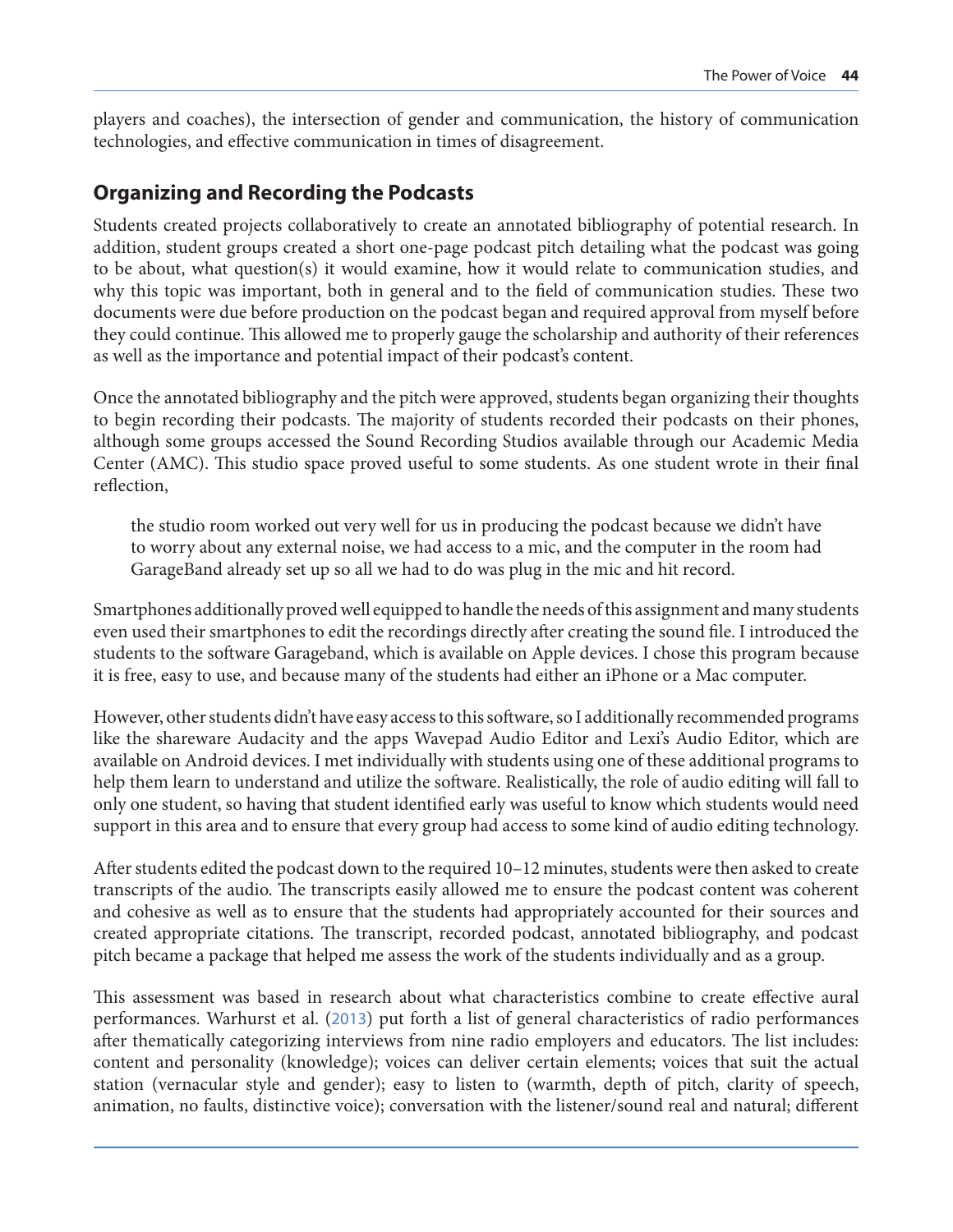to radio voices in the past; ability to read; and multiskilled (p. 219). For this assignment, I focused on the factors that easily translated from the radio industry into the classroom: content and personality; easy to listen to; and conversation with the listener/sound real and natural. As such, students were assessed both on their content and their performance and on the ways in which these came together. Contentrelated criteria included the knowledge and composition of the work including the introduction, body, and conclusion of the podcast, and performance criteria included the use of language and voice, clarity, listenability, length of time engaged in speaking, and professionalism. At the intersection of content and performance, students were evaluated on the adaptation of their podcast to the audience (their peers) and whether their podcasts concluded within the allotted time (10–12 minutes). The content-related criteria specifically sought to address the research and narrative or argumentative arc of the podcast, while the performance criteria sought to engage students in a specific reflection of their voice as an instrument of audio communication. The performance criteria looked at whether or not the podcast was creative, engaging, and interesting (listenability) as enhanced by the content as well as their vocal enthusiasm; their application of language (syntax, semantics, and pragmatics); and their use of voice as an instrument to convey the message.

### **Project Outcomes**

Some common vocal performance issues included mispronunciation of words, monotony of vocal pitch and tone, and the use of filler words. Groups that excessively<sup>2</sup> used words such as "um," "uh," or "like" within their conversations were docked points for the overall performance. While it should be noted that these words are very common in everyday conversation and these podcasts were based in conversational tones, it was important that the students work to curb these filler words so that their podcasts would maintain a sense of authority and professionalism. Additionally, the transcripts allowed me to visually see instances where students used vocal fillers while they were talking. Interestingly, two groups opted to omit verbalized instances of "um" and "uh" in their transcripts, while retaining the word "like." This distinction may indicate that the students in my class understand words such as "um" and "uh" to be vocal fillers that show a lack of forethought and authority, while "like" does not hold the same meaning for them, perhaps indicating that "like" is such a common component of modern vernacular it goes unrecognized and/or is deemed acceptable as a filler word by modern-day college students. Eight out of the ten unscripted conversational podcast transcripts included the words "uh" or "um," while they all included the word "like" (in its common slang usage as a filler word). The most damaging to an appeal of authority was the mispronunciation of information and names. Where this lack of knowledge might be hidden in written communication, the ability for students to pronounce the names of scholars and content material is imperative for spoken works such as podcasts. Mispronunciations here act as vocal cues to inform the listener that the speaker is ill-informed, thus calling into question the remainder of their work.

Some students were aware of their vocal performance while they were recording and a desire to "make a conversation was smooth and perfect," as one student wrote. Some students commented that this was difficult for them to achieve. One student commented that the thing he would change if he got to create another podcast "would definitely be to relax and breathe during the podcast because sometimes I tended to speed up or sound very uptight. Be smoother in having the conversation with my classmates" [sic]. Each of these students noted a desire for chronemic and paralinguistic smoothness, which they

<sup>2.</sup> Excessively here means that the use of such filler words was distracting from the overall message.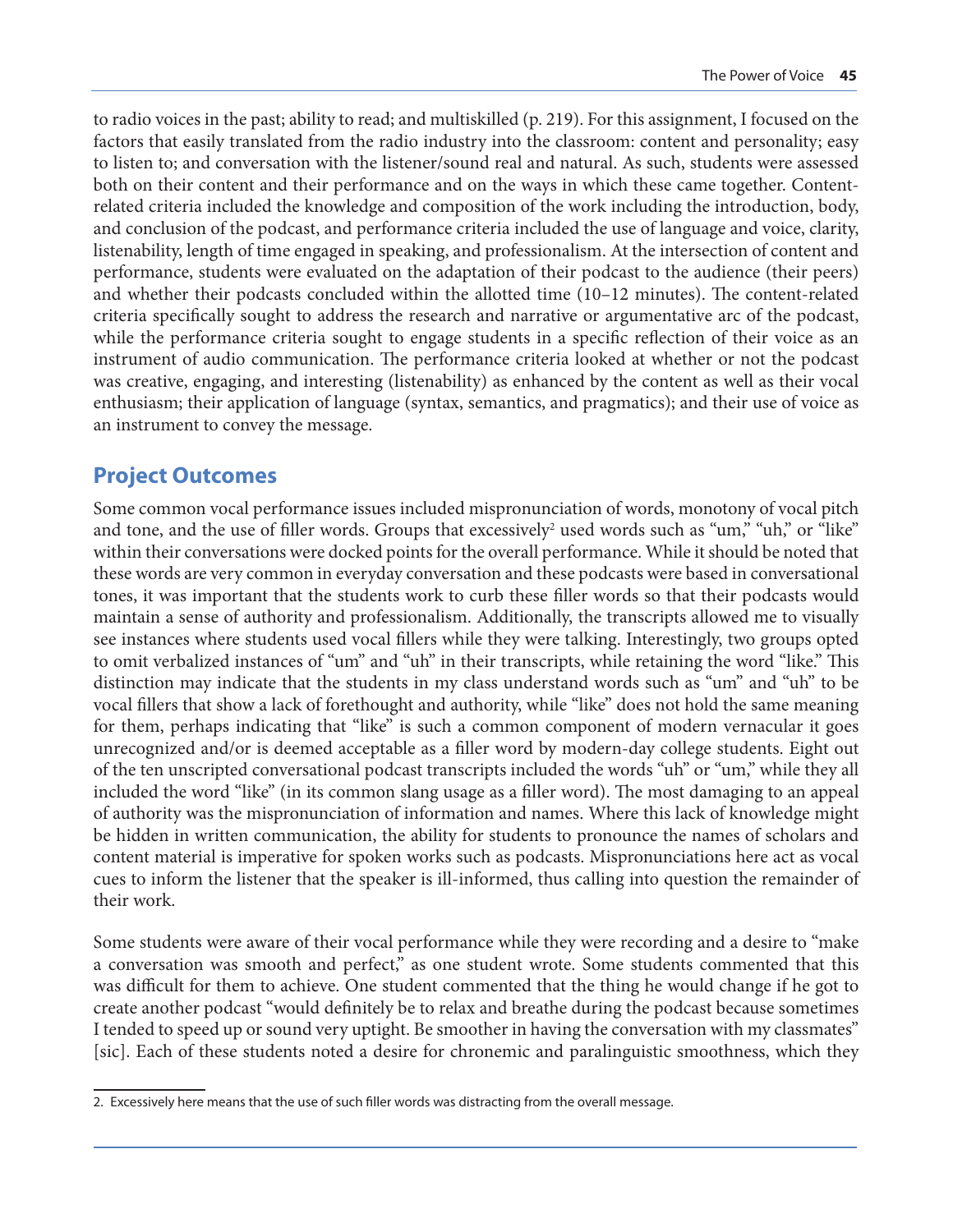felt would make them sound more natural. Smoothness, in this case, might best be described as a slower rate of speaking and a naturally flowing vocal cadence. Indeed, many students commented on the naturalness of speaking and related this vocal performance back to physical qualities such as tenseness and awkwardness, and the desire for smooth conversation often directly correlated with an ability to create "authenticity." One student reflected,

The podcast was kind of awkward to try and record at first because we didn't know how to start off and how to get comfortable doing it, but we all got over it shortly because [name redacted] had us just talk for a little while we were recording (unrelated discussion) and that put us through the motions. I think it worked out nicely and flowed fairly well, we did not discuss with each other the topics we were going to talk about beforehand so that when we did record it would be fresh and be a more authentic conversation versus having a more rehearsed one.

Another wrote, "We really tried to focus on making this podcast very conversational, like many of the conversations we had in class so we tried to limit the formal tone and kept eye contact with each other. I think this helped our podcast with its authenticity." Yet another student remarked, "the fact that we didn't have a set script help [sic] us be more conversational and sound more natural." Notably, each of these student responses speaks to the impact (either overtly or covertly) sonic vocality has on the listener's understanding of the podcast's authenticity and naturalness. They further point to a desire to make podcasts based in unrehearsed conversation where group members could discuss their chosen topic with clarity and seemingly without effort. While this might be a goal for all forms of public speaking, for podcasts, natural conversations further indicate a chronemic ability for group members to take turns effectively and considerately in order to keep the conversation moving forward.

Additionally, the podcasts were embedded with the performative quality of the speakers and played a role in the ways in which students approached the assignment. For example, some students spoke of the comfortability they had with one another as factors that contributed to their ease with being recorded and using the recording technology. One student wrote, "What worked in the podcast was that we were all very good friends, so filming [sic] was not only fun but ran very smoothly." Another reflected, "Each of us was comfortable with one another so recording and speaking in our group setting was not hard for anyone." This comfort affects the ways in which students speak with one another, especially their vocalics and the ways in which they take turns to give space for others in the conversation. Other students struggled to engage in the podcast assignment due to the nuanced communication style of recording vocal performances. One student wrote,

I felt a bit uncomfortable recording myself because I felt like it was not natural. In the beginning of recording, I would look at [name redacted] and start laughing because of how weird I felt and then she would start laughing.

This discomfort would equally affect a speaker's paralinguistic layers, as this student points out. The feeling of performing can create a specific approach to speaking that takes away from natural vocal patterns. While the student eventually "got it under control," she wrote that it ultimately influenced the role she felt she took in the group communication process, indicating that to compensate for her discomfort, she took on the role of the joker. The role of the joker (or clown) has been traditionally described as a negative, self-centered, and attention seeking (Benne & Sheats, [2007](#page-10-0); McLean, [2005](#page-11-0)), and although I, and others (such as Hartley, [2009](#page-11-0)) don't necessarily view it as such, it was introduced in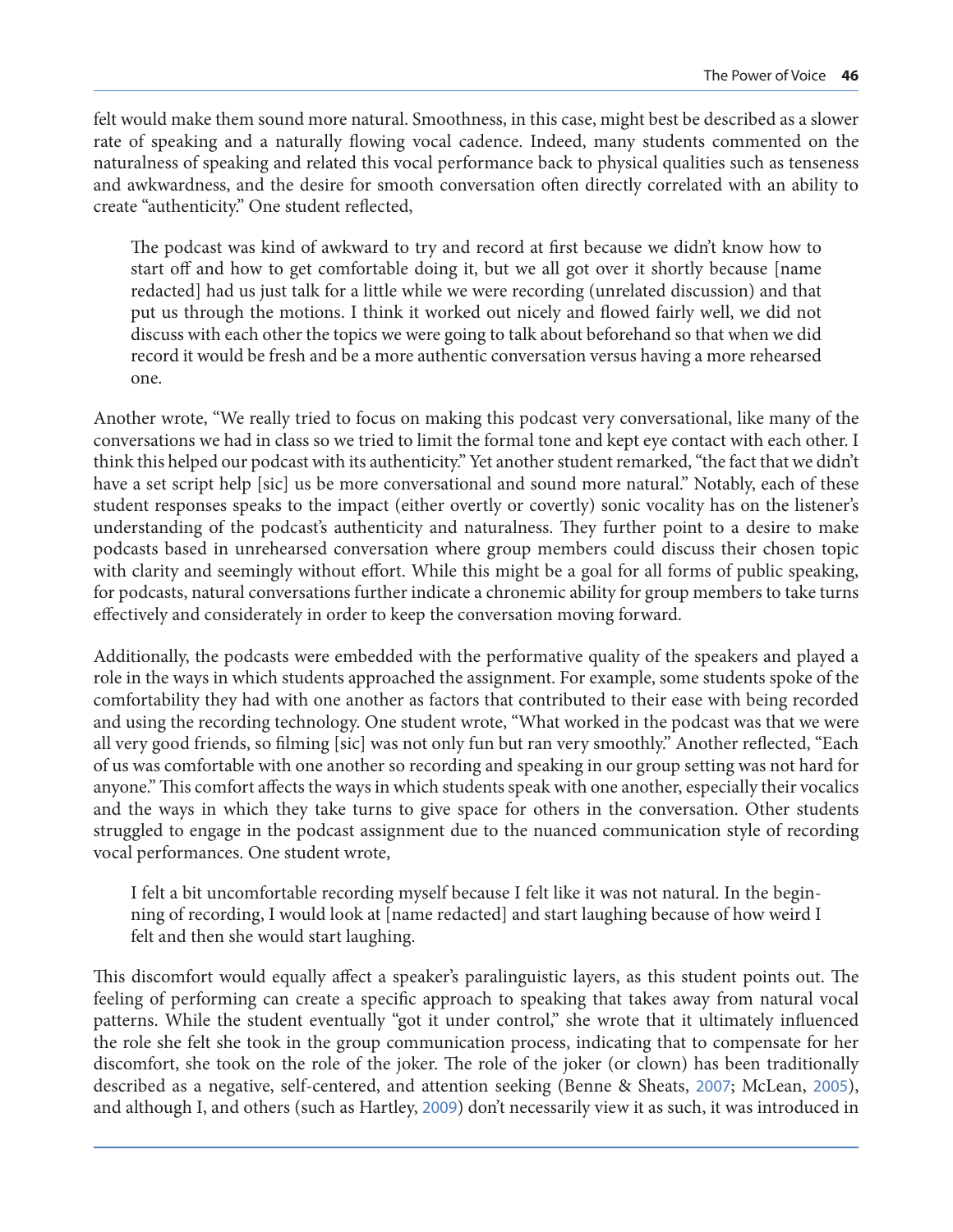our classroom as a "negative" group communication role. These students seem to indicate that a level of comfortability among team members helped to eliminate added pressures to "perform" when it came time to record and speak in front of their peers. One student wrote in her reflection that she actively contributed to the smooth flow of the conversation by using nonverbal touch cues to help her peers determine when to finish talking: "as we were practicing I would occasionally hold a hand for a person to pause so someone else could jump in." Here, this student shows how haptic and visual nonverbal communication also played a role in the creation of the podcast. This sort of communicative signal is not known to any listener unless the speaker directly indicates it to them, as in the case with this student's written reflection.

A further consideration to the "performative" nature of the podcast assignment is the fact that the students could rerecord and edit out sections of recorded content, should it not be deemed suitable by their standards. One student commented that his group recorded 23 minutes of conversation, and then had to edit the podcast down to at least the 12-minute mark. The concessions students made about which material to include and which not to include are in themselves a type of performance as they dictate how the listener will hear and respond to the content of their podcast. Additionally, it is worth noting that some students would have been interested in utilizing more sound editing effects. One student reflected that for him, the "genuineness" of his group's podcast was aided by the incorporation of additional sound elements: he writes, "we added an introduction along with some smooth jams and . . . an intermission as a break." Another student wrote, "If I were to do this again I would've . . . incorporated some kind of soundboard and other edits to make it more interesting." Further, even though the course may not be a class geared toward learning how to produce media using technology, it remained an important component to educate students in, as this is how the students would ultimately complete their podcasts.

Some students felt more training in audio editing would have aided their overall effectiveness in their communication. This student reflected that a visit to the Academic Media Center would have benefited the overall production of his group's podcast: "if we could, we get trained on how to use the recording equipment from the AMC to have a clearer recording of the podcast." Future iterations of this project will require further thought as to how to make students feel more comfortable with the recording and editing technologies.

# **Final Thoughts**

The podcasts created in my "Fundamentals of Oral Communication" courses encouraged students to think critically about a specific facet of Communication Studies while fostering dialogue and teamwork skills. First, the project encouraged students to think in a new way about communicating information in an engaging manner while considering the paralinguistic and chronemic aspects of their own nonverbal communication. These projects are the first step to engaging students in conversations of how voice and vocal performance affect the practice of conveying messages. For an introductory communication course, it serves as a tool to allow students to consider the behaviors and trends they employ when speaking. The podcasts allow the students to practice consolidating their thoughts through live speech (although some may choose to rerecord) as well as give them a recording through which they can reflect on their own practices. Using such reflections, we can discuss how different behavior patterns affect listener comprehension and understanding. It opens a space for communication courses to connect to course content to social issues and current events. Talking about identity and voice provides a way to make this content relevant to our students as well as deepen their understanding of how communication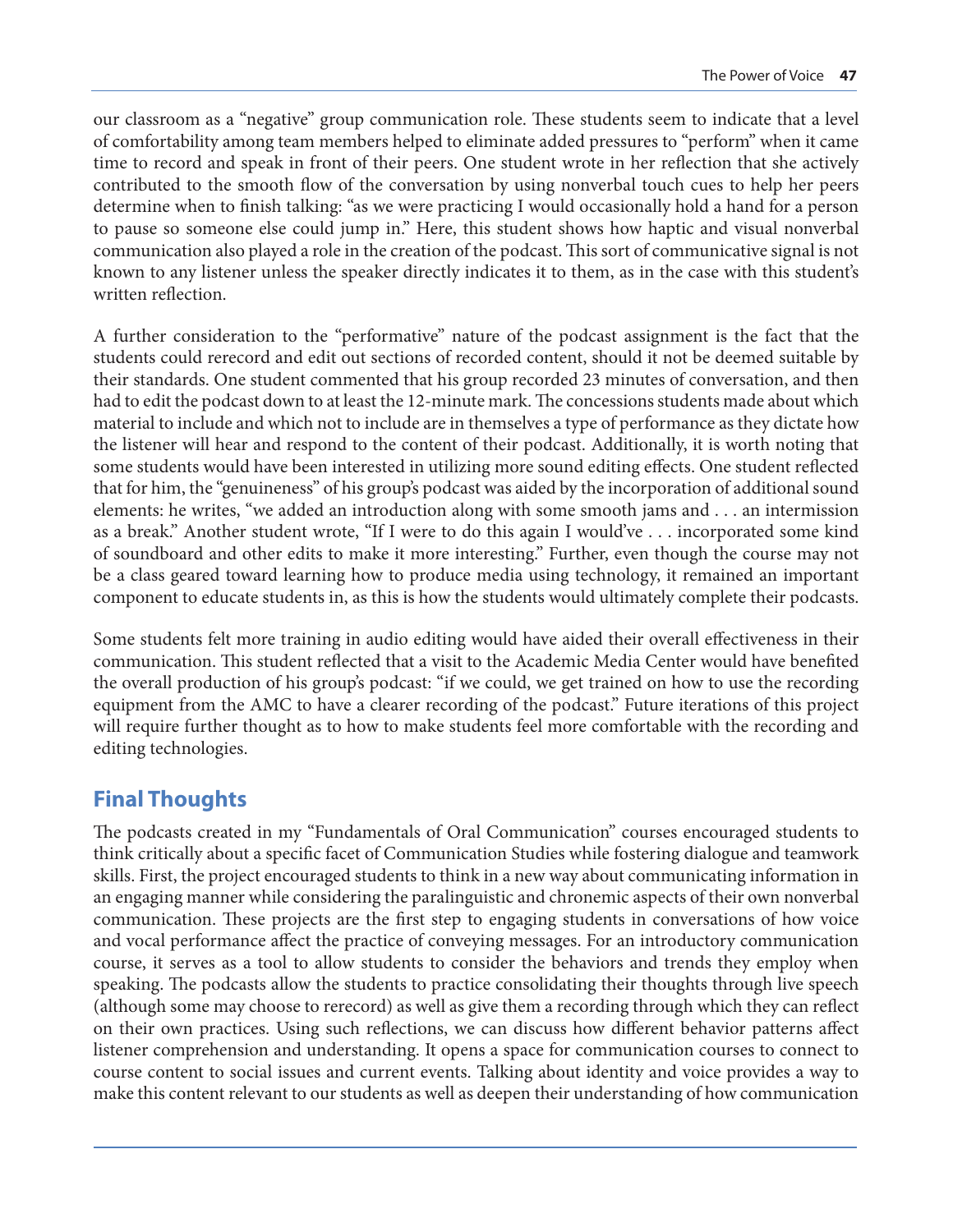<span id="page-10-0"></span>works in specific ways that affect their lives, such as interviewing for jobs. As discussed above, vocal cues and vocal performance influence the perception of the identity and body from which the voice manifests and can influence crucial interactions our students will face upon graduation. Podcasting can be an influential way to engage students in learning to contend with their nonverbal performance cues, especially their paralinguistic and chronemic behaviors, within or outside of mediated technologies and help them apply effective communication skills for success in a myriad of real-life situations.

Overwhelmingly, students were excited about the project. One student wrote,

I really enjoyed this project and making this podcast. I've always heard about them and listened to a couple and I always thought of how cool it was and always wanted to do one of my own, and this was the time I got the chance to do so.

Based on the outcomes, I plan to continue incorporating this assignment in my course. However, future iterations will require deeper thought about how to further complicate the social contexts of paralinguistics. This includes consideration of how paralinguistic traits are taught and learned across gender, culture, and economic divides. Helping students understand the barriers to effective communication, that is, helping them understand the privilege of "sounding White" and how to combat this privilege and its corresponding stereotypes can ensure students have a realistic comprehension of the ways nonverbal communication works, for better or for worse. This work will additionally help me as an educator teach in a way that does not unconsciously reinforce these standards or stereotypes. This will allow this assignment to implement more of a critical pedagogy approach to studying nonverbal communication.

# **References**

- Anderson, M., Jiang, J. (2018, May 31). *Teens, social media & technology 2018*. PEW Research. [https://](https://www.pewresearch.org/internet/2018/05/31/teens-social-media-technology-2018/) [www.pewresearch.org/internet/2018/05/31/teens-social-media-technology-2018/](https://www.pewresearch.org/internet/2018/05/31/teens-social-media-technology-2018/)
- Anderson, N., & Schakleton, V. (1990). Decision making the graduate interview: An experimental investigation. *Journal of Occupational Psychology*, *63*, 63–76. [https://doi.org/10.1111/j.2044-8325.1990.](https://doi.org/10.1111/j.2044-8325.1990.tb00510.x) [tb00510.x](https://doi.org/10.1111/j.2044-8325.1990.tb00510.x)
- Benne, K. D., & Sheats, P. (2007) Functional roles of group members. *Group Facilitation: A Research and Applications Journal*, *8*, 32–33. <https://doi.org/10.1111/j.1540-4560.1948.tb01783.x>
- Billings, A. C. (2005). Beyond the Ebonics debate: Attitudes about Black and Standard American English. *Journal of Black Studies*, *36*(1), 68–81. [https://doi.org/10.1177/0021934704271448](https://doi.org/10.1177%2F0021934704271448)
- Bolden, B. (2013). Learner-created podcasts: Students' stories with music. *Music Educators Journal*, *100*(1), 75–80. <https://doi.org/10.1177/0027432113493757>
- Bolden, B., & Nahachewsky, J. (2015). Podcast creation as transformative music engagement. *Music Education Research*, *12*(1), 17–33. <https://doi.org/10.1080/14613808.2014.969219>
- Burkhardt, F., Schuller, F., Weiss, B., & Weninger, F. (2011) "Would you buy a car from me?"—On the likability of telephone voices. In *Proceedings of the 12th Annual Conference of the International Speech Communication Association, INTERSPEECH 2011* (pp. 1557–1660). International Speech Communication Association.
- Cocchiara, F., Bell, M., & Casper, W. (2016). Sounding 'different': The role of sociolinguistic cues in evaluating job candidates. *Human Resource Management*, *55*, 463–477. <https://doi.org/10.1002/hrm.21675>
- Crystal, D. (1971). Prosodic and paralinguistic correlates of social categories. In E. Ardener (Ed.), *Social Anthropology and Language* (pp. 185–206). Tavistock Press.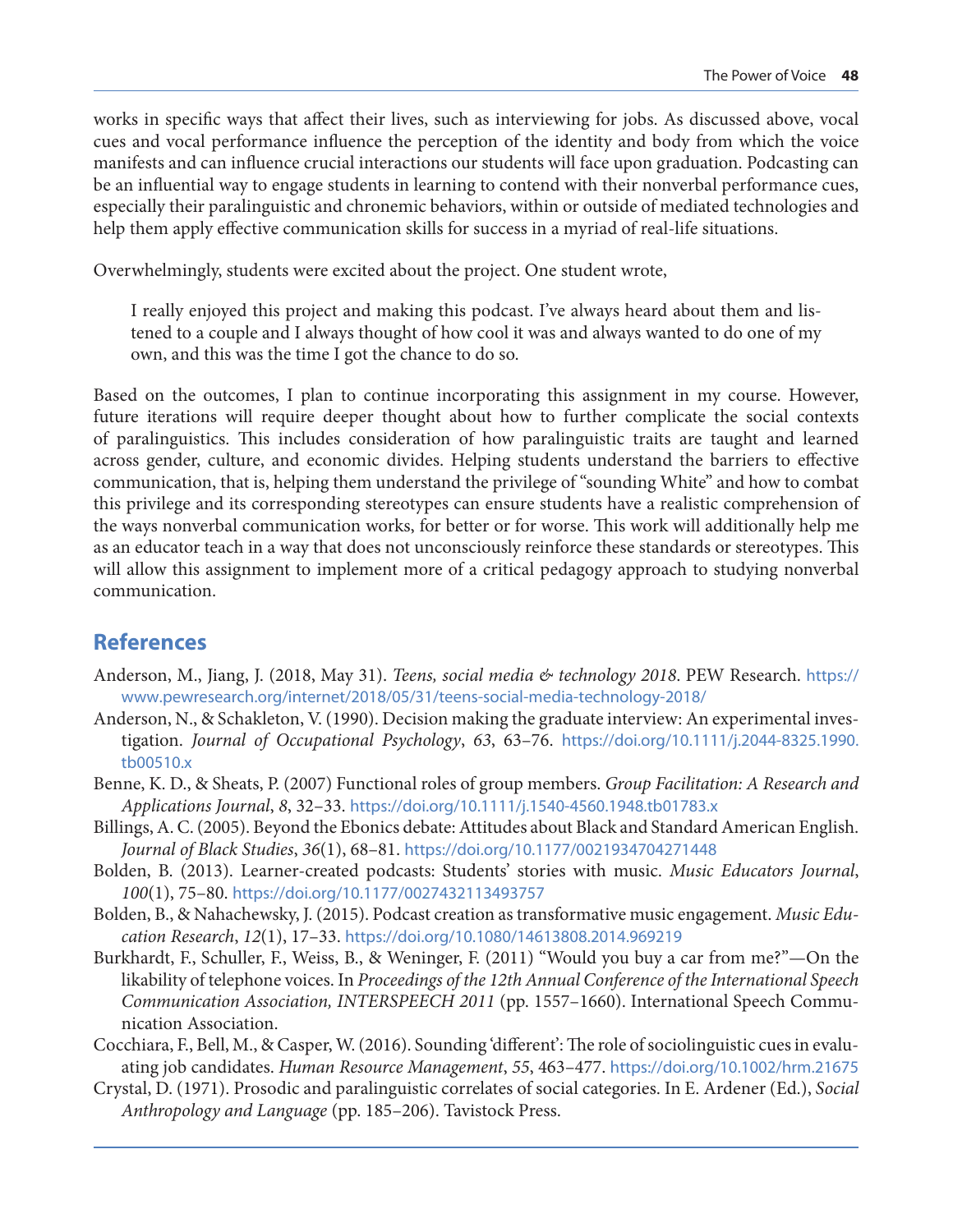- <span id="page-11-0"></span>DeGroot, T., & Motowidlo, S. J. (1999). Why visual and vocal interview cues can affect interviewers' judgments and predict job performance. *Journal of Applied Psychology*, *84*(6), 986–993. [https://doi.](https://doi.org/10.1037/0021-9010.84.6.986) [org/10.1037/0021-9010.84.6.986](https://doi.org/10.1037/0021-9010.84.6.986)
- Erstad, O. (2010). Educating the digital generation. *Nordic Journal of Digital Literacy*, *5*(01), 56–71. <https://doi.org/10.18261/issn1891-943x-2010-01-05>
- Forbes, R. J., & Jackson P. R. (1980). Nonverbal behaviour and the outcome of selection interviews. *Journal of Occupational Psychology*, *53*(1), 65–72. <https://doi.org/10.1111/j.2044-8325.1980.tb00007.x> Freire, P. (1970, 2005). *Pedagogy of the oppressed.* Continuum.
- Fryer, R. G., & Levitt, S. D. (2004). The causes and consequences of distinctly Black names. *The Quarterly Journal of Economics*, *119*(3), 767–805. <https://doi.org/10.1162/0033553041502180>
- Gallardo, L. F., & Sanchez-Iborra, R. (2019). On the impact of voice encoding and transmission on the predictions of speaker warmth and attractiveness. *ACM Transactions on Knowledge Discovery from Data*, *13*(4), 1–17. <https://doi.org/10.1145/3332146>
- Gallardo, L. F., Zequeria Jimenez R., & Moller, S. (2017). Perceptual ratings of voice likeability collected through in-lab listening tests vs. mobile-based crowdsourcing. *InterSpeech 2017*, 2233–2237. [https://](https://doi.org/10.21437/Interspeech.2017-326) [doi.org/10.21437/Interspeech.2017-326](https://doi.org/10.21437/Interspeech.2017-326)
- Gravano, A., Levitan, R., Willson, L., Beňuš, S., Hirschberg, J., & Nenkova, A. (2011). Acoustic and prosodic correlates of social behavior. In *Proceedings of the 12th Annual Conference of the International Speech Communication Association, INTERSPEECH 2011* (pp. 97–100). International Speech Communication Association.
- Hartley, P. (2009). *Interpersonal communication.* Routledge.
- Jurafsky, D., Ranganath, R., & McFarland, D. (2009). Extracting social meaning: Identifying interactional style in spoken conversation. *Proceedings of Human Language Technologies: The 2009 Annual Conference of the North American Chapter of the Association for Computational Linguistics*, 638–646. <https://doi.org/10.3115/1620754.1620847>
- Lee, M. J. W., McLoughlin, C., & Chan, A. (2008). Talk the talk: Learner-generated podcasts as catalysts for knowledge creation. *British Journal of Educational Technology*, *39*(2), 501–521. [https://doi.](https://doi.org/10.1111/j.1467-8535.2007.00746.x) [org/10.1111/j.1467-8535.2007.00746.x](https://doi.org/10.1111/j.1467-8535.2007.00746.x)
- Luo, M. (2009, November). In job hunt, college degree can't close racial gap. *New York Times.* [https://](https://www.nytimes.com/2009/12/01/us/01race.html) [www.nytimes.com/2009/12/01/us/01race.html](https://www.nytimes.com/2009/12/01/us/01race.html)
- Mairesse, F., Walker, M. A., Mehl, M. R., & Moore, R. K. (2007). Using linguistic cues for the automatic recognition of personality in conversation and text. *Journal of Artificial Intelligence Research*, *30*, 457–500. <https://doi.org/10.1613/jair.2349>
- McLean, S. (2005). *The basics of interpersonal communication.* Allyn & Bacon.
- Miller, R. O., Gayfer, B. L., & Powell, D. M. (2018). Influence of vocal and verbal cues on ratings of interview anxiety and interview performance. *Personnel Assessment and Decisions*, *4*(2), 26–41. [https://](https://doi.org/10.25035/pad.2018.02.003) [doi.org/10.25035/pad.2018.02.003](https://doi.org/10.25035/pad.2018.02.003)
- Papacharissi, Z. (2009). The virtual geographies of social networks: A comparative analysis of Facebook, LinkedIn and ASmallWorld. *New Media & Society*, *11*(1–2), 199–220. [https://doi.](https://doi.org/10.1177/1461444808099577) [org/10.1177/1461444808099577](https://doi.org/10.1177/1461444808099577)
- Pinto-Coelho, L., Braga, D., Sales-Dias, M., & Garcia-Mateo, C. (2013). On the development of an automatic voice pleasantness classification and intensity estimation system. *Computer Speech & Language*, *27*, 75–88. <https://doi.org/10.1016/j.csl.2012.01.006>
- Powell, L., & Robson, P. (2014). Learner-generated podcasts: A useful approach to assessment? *Innovations in Education and Teaching International*, *51*(3), 326–337. [https://doi.org/10.1080/14703297.201](https://doi.org/10.1080/14703297.2013.796710) [3.796710](https://doi.org/10.1080/14703297.2013.796710)